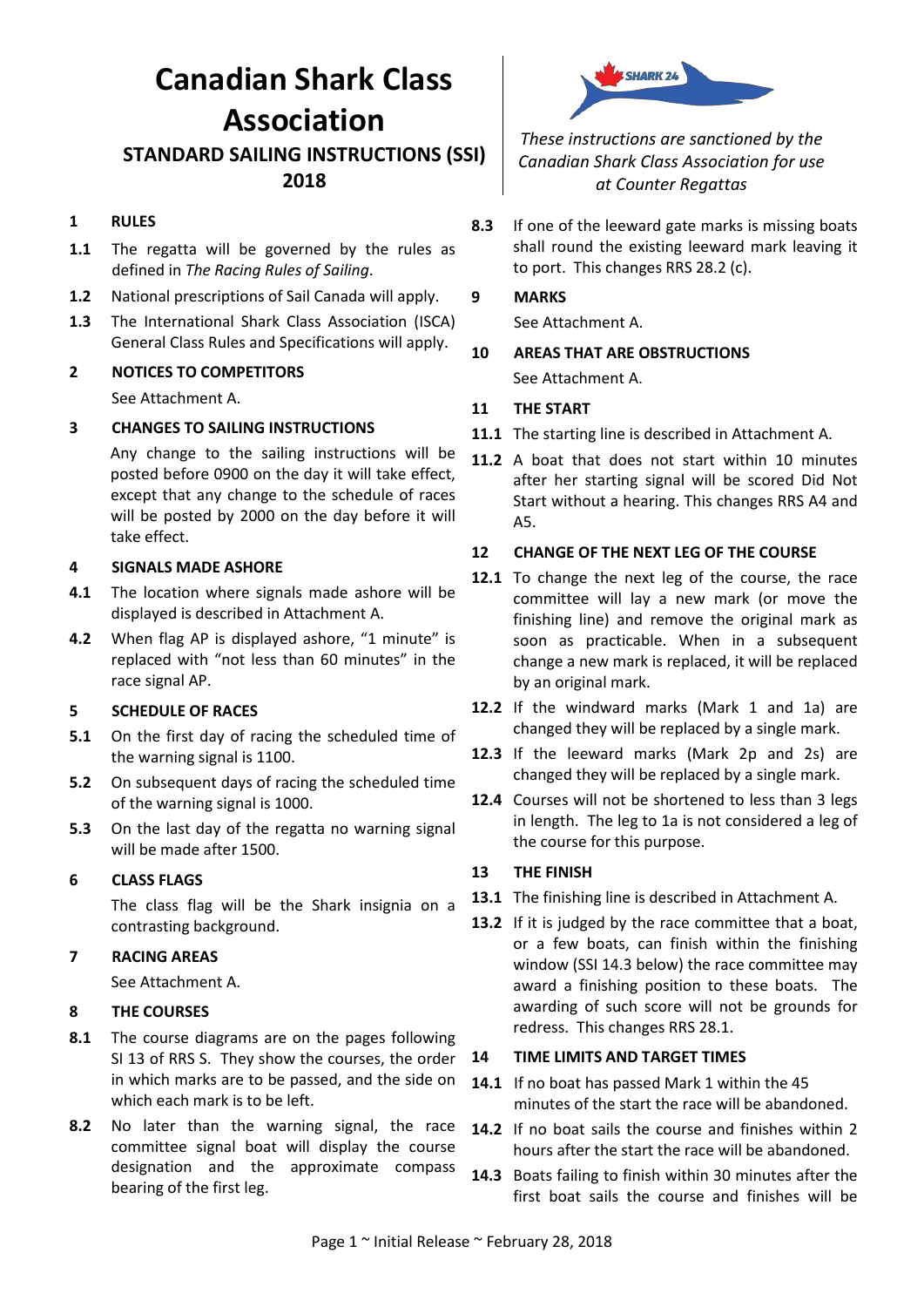## **CANADIAN SHARK CLASS ASSOCIATION STANDARD SAILING INSTRUCTIONS**

changes RRS 35, A4 and A5.

**14.4** The target time is 60 minutes. Failure to meet the target time will not be grounds for redress. This changes RRS 62.1 (a).

#### **15 PROTESTS AND REQUESTS FOR REDRESS**

- **15.1** Protest forms are available at the race office (see Attachment A for the location). Protests and requests for redress or reopening shall be delivered there within the time limit.
- **15.2** The protest time limit is 45 minutes after the signal boat signals her return to her mooring.
- **15.3** Notices will be posted no later than 10 minutes after the protest time limit to inform competitors of hearings in which they are parties or named as witnesses. Hearings will be held in the protest room, (see Attachment A for the location) at, beginning at the time posted.
- **15.4** Notices of protests by the race committee, technical committee or protest committee will be posted to inform boats under RRS 61.1(b).
- **15.5** On the last scheduled day of racing a request for redress based on a protest committee decision shall be delivered no later than 30 minutes after a decision was posted. This changes RRS 62.2.

#### **16 SCORING**

- **16.1** 2 races are required to be completed to constitute a series.
- **16.2** (a) When fewer than 5 races have been completed, a boat's series score will be the total of her race scores.
	- (b) When 5 or more races have been completed, a boat's series score will be the total of her 24 race scores excluding her worst score.

#### **17 SAFETY REGULATIONS**

- 17.1 Before the warning signal of her first race each day, each boat shall sail past the stern of the committee boat, hail her sail number, and be acknowledged by a member of the race committee. [DP]
- **17.2** A boat that retires from a race shall notify the race committee as soon as possible. [DP]

#### **18 REPLACEMENT OF CREW OR EQUIPMENT**

**18.1** Substitution of competitors will not be allowed without prior written approval of the race committee. [DP]

scored Did Not Finish without a hearing. This **18.2** Substitution of damaged or lost equipment will not be allowed unless authorized by the race committee. Requests for substitution shall be made to the committee at the first reasonable opportunity. [DP]

#### **19 EQUIPMENT AND MEASUREMENT CHECKS**

On the water, a boat can be instructed by a member of the race committee or the technical committee to proceed immediately to a designated area for inspection. Ashore, equipment may be inspected or measured at times specified in the Notice of Race.

#### **20 EVENT ADVERTISING**

See Appendix A

#### **21 HAUL-OUT RESTRICTIONS**

Unless directed by the race committee or the technical committee, boats shall not be hauled out during the regatta except with and according to the terms of prior written permission of the race committee. [DP]

#### **22 RADIO COMMUNICATION**

- **22.1** Except in an emergency, a boat that is racing shall not make voice or data transmissions and shall not receive voice or data communication that is not available to all boats. [DP]
- **22.2** The race committee may communicate information on VHF 72. Failure to make these communications or the sequence in which they are made shall not be ground for redress.

#### **23 PRIZES**

See Attachment A.

#### **24 DISCLAIMER OF LIABILITY**

Competitors participate in the regatta entirely at their own risk. See RRS 4, Decision to Race. The organizing authority will not accept any liability for material damage or personal injury or death sustained in conjunction with or prior to, during, or after the regatta.

#### **25 INSURANCE**

Each participating boat shall be insured with valid third-party liability insurance with a minimum cover of \$2,000,000 per incident or the equivalent.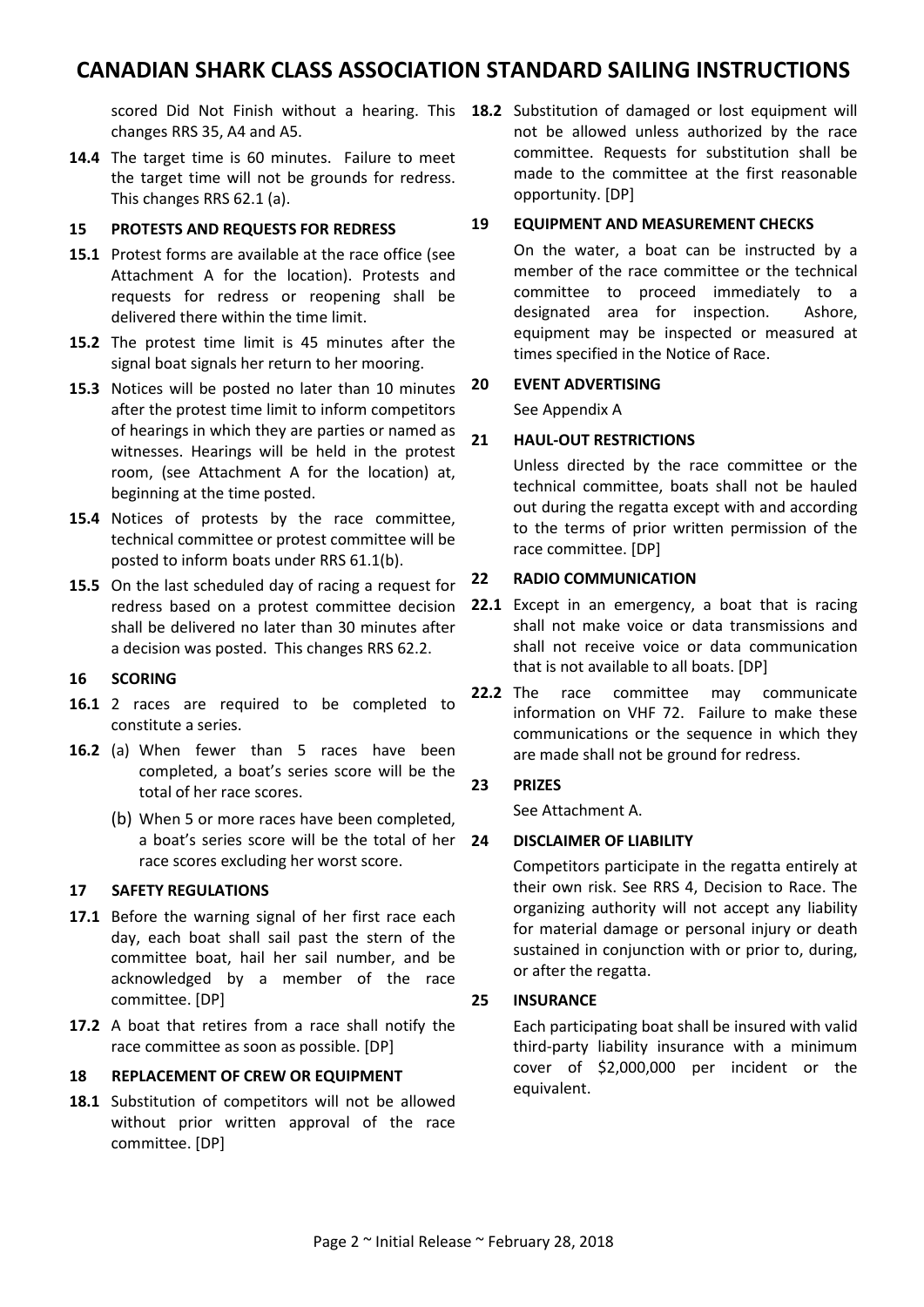# **'Attachment A' to CSCA Standard Shark Sailing Instructions**



#### **2. Notices to Competitors**

Notice to Competitors will be posted on the south window facing the club's patio.

#### **4. Signals Made Ashore**

 Signals made ashore will be displayed from the club's flagpole on the south side of the clubhouse.

#### **7. Racing Areas (see below)**

- 7.1 Course Area 1 Belleville Bay East of the bridge to Pr. Edward County.
- 7.2 Course Area 2 West side of the bridge to Pr. Edward County.
- 7.3 Course Area 3 Big Bay (approx. 5 nm east of the club )
- 7.4 The race area for the day will be announced at the skippers meeting and posted on the *Notice to Competitors* window.

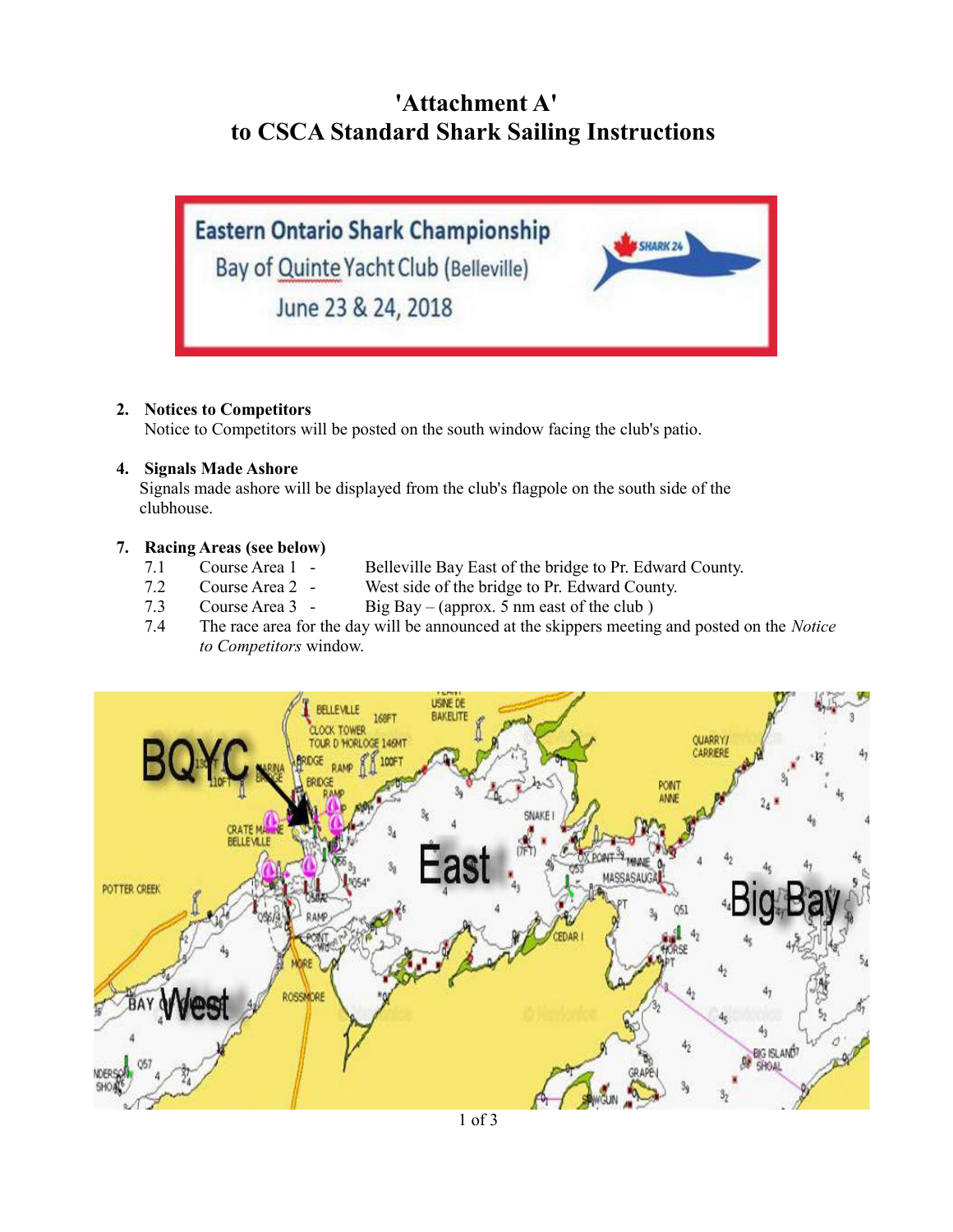#### **8. The Courses**

8.1 Course diagrams are as follows. **These replace the RRS Course Diagrams.**



- 8.2 No later than the warning signal, the race committee boat will display the course designation by using sign boards hanging on the life lines on the port side of the RC boat. **This will replace 8.2 in the** *CSCA Standard Sailing Instructions.*
- 8.4 Where the course diagram shows both the starting and finishing marks, both may be in place during the start or the finish